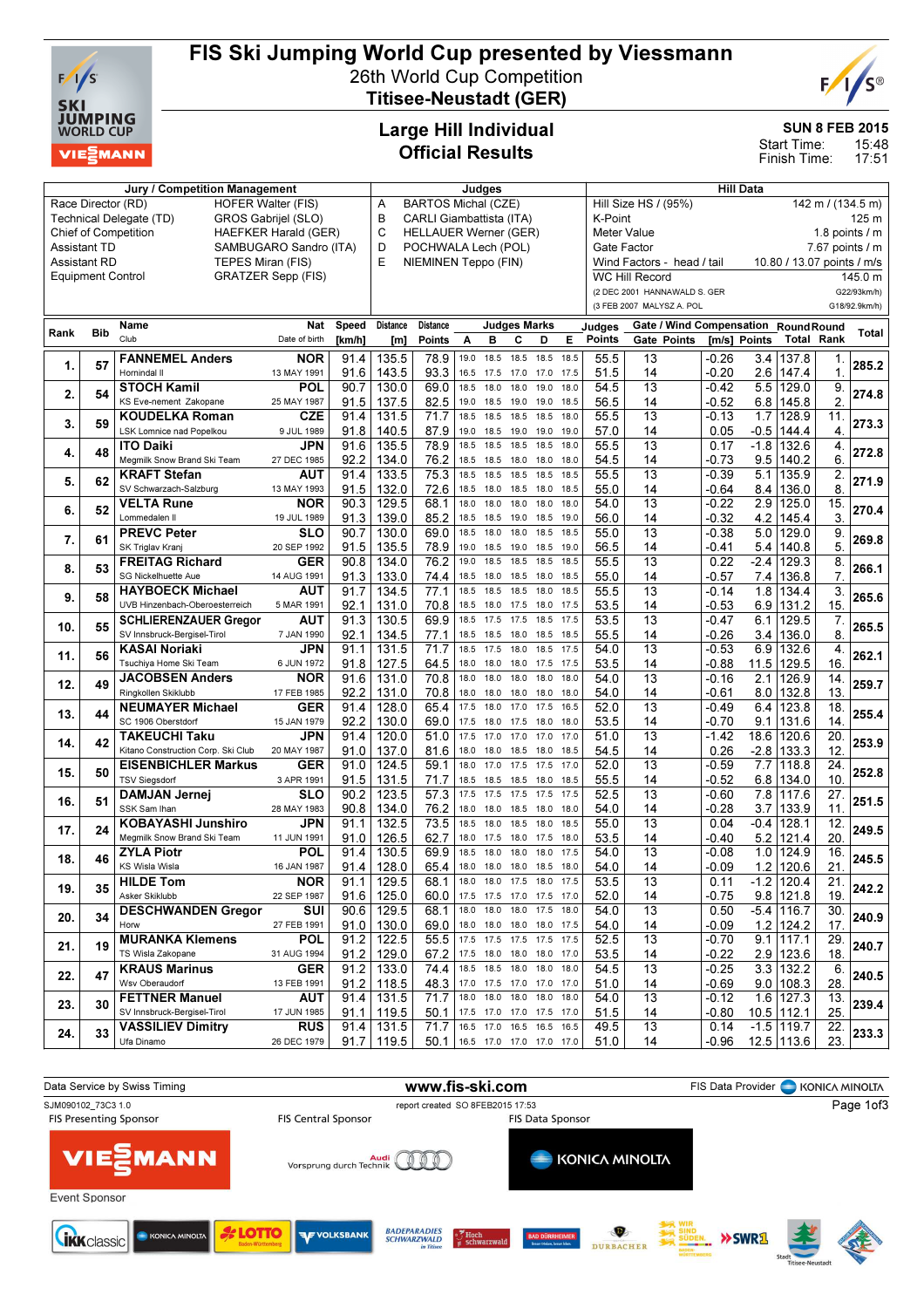

## FIS Ski Jumping World Cup presented by Viessmann

26th World Cup Competition



Titisee-Neustadt (GER)

### Large Hill Individual Official Results

SUN 8 FEB 2015

15:48 17:51 Start Time: Finish Time:

|      |                         | Name                                                   | Nat                       | Speed  | <b>Distance</b> | <b>Distance</b> |      |           | <b>Judges Marks</b> |                          |      | Judges        |                 | Gate / Wind Compensation RoundRound |              |              |                 |       |
|------|-------------------------|--------------------------------------------------------|---------------------------|--------|-----------------|-----------------|------|-----------|---------------------|--------------------------|------|---------------|-----------------|-------------------------------------|--------------|--------------|-----------------|-------|
| Rank | <b>Bib</b>              | Club                                                   | Date of birth             | [km/h] | [m]             | Points          | A    | в         | с                   | D                        | Е    | <b>Points</b> |                 | Gate Points                         | [m/s] Points | Total        | Rank            | Total |
|      |                         | <b>STJERNEN Andreas</b>                                | <b>NOR</b>                | 91.8   | 125.5           | 60.9            | 18.0 | 17.5      | 17.5                | 17.5                     | 17.5 | 52.5          | 13              | $-0.32$                             | 4.2          | 117.6        | 27.             |       |
| 25.  | 21                      | Sprova <sub>IL</sub>                                   | 30 JUL 1988               | 92.1   | 122.5           | 55.5            | 17.5 | 17.5      | 17.5                | 17.5                     | 17.0 | 52.5          | 14              | $-0.51$                             | 6.7          | 114.7        | 22.             | 232.3 |
|      |                         | <b>MAEAETTAE Jarkko</b>                                | <b>FIN</b>                | 91.2   | 127.5           | 64.5            | 17.5 | 17.5      | 17.5                | 17.5                     | 17.5 | 52.5          | $\overline{13}$ | $-0.14$                             |              | 1.8 118.8    | $\overline{24}$ |       |
| 26.  | 36                      | Kainuun Hiihtoseura                                    | 28 DEC 1994               | 91.7   | 119.0           | 49.2            | 17.0 | 17.0      | 17.0                | 17.0                     | 17.0 | 51.0          | 14              | $-0.93$                             |              | 12.2 112.4   | 24.             | 231.2 |
| 27.  | 28                      | <b>POPPINGER Manuel</b>                                | AUT                       | 90.9   | 128.5           | 66.3            | 18.0 | 18.0      | 18.0                | 18.0                     | 18.0 | 54.0          | $\overline{13}$ | 0.11                                | $-1.2$       | 119.1        | $\overline{23}$ | 230.3 |
|      |                         | SV Innsbruck-Bergisel-Tirol                            | 19 MAY 1989               | 91.0   | 122.0           | 54.6            | 17.5 | 17.5      | 17.5                | 17.5                     | 17.0 | 52.5          | 14              | $-0.31$                             | 4.1          | 111.2        | 26.             |       |
| 28.  | 25                      | <b>SAKUYAMA Kento</b>                                  | <b>JPN</b>                | 90.7   | 131.0           | 70.8            | 17.0 | 17.5      | 17.5                | 17.0                     | 17.5 | 52.0          | 13              | 0.42                                | $-4.5$       | 118.3        | 26.             | 229.4 |
|      |                         | Kitano Construction Corp. Ski Team                     | 3 JUL 1990                | 91.1   | 121.5           | 53.7            | 17.5 | 17.0      | 17.0                | 17.0                     | 17.0 | 51.0          | 14              | $-0.49$                             |              | $6.4$ 1111.1 | 27.             |       |
| 29.  | 29                      | <b>ZNISZCZOL Aleksander</b>                            | <b>POL</b>                | 91.7   | 129.0           | 67.2            | 18.0 | 17.5      | 17.5                | 18.0                     | 18.0 | 53.5          | 13              | $-0.11$                             | 1.4          | 122.1        | 19.             | 227.8 |
|      |                         | <b>KS Wisla Wisla</b>                                  | 8 MAR 1994                | 91.3   | 118.5           | 48.3            | 17.0 | 17.0      | 17.0                | 17.5                     | 16.5 | 51.0          | 14              | -0.49                               |              | 6.4 105.7    | 29.             |       |
| 30.  | 43                      | <b>PUNGERTAR Matjaz</b>                                | <b>SLO</b>                | 91.3   | 134.5           | 77.1            | 18.5 | 18.5      | 17.5                | 18.0                     | 17.5 | 54.0          | 13              | 0.65                                | $-7.0$       | 124.1        | 17.             | 212.0 |
|      |                         | <b>SSK Menges</b>                                      | 14 AUG 1990               | 91.8   | 113.5           | 39.3            |      | 17.0 16.0 | 16.0                | 16.5 16.0                |      | 48.5          | 14              | $-0.01$                             | 0.1          | 87.9         | 30.             |       |
|      |                         | not qualified for final round                          |                           |        |                 |                 |      |           |                     |                          |      |               |                 |                                     |              |              |                 |       |
|      |                         | <b>KUBACKI Dawid</b>                                   | <b>POL</b>                | 91.5   | 127.0           | 63.6            |      | 18.0 18.0 | 18.0                | 18.0                     | 18.0 | 54.0          | 13              | 0.10                                |              | $-1.1$ 116.5 | 31.             |       |
| 31.  | 22                      | TS Wisla Zakopane                                      | 12 MAR 1990               |        |                 |                 |      |           |                     |                          |      |               |                 |                                     |              |              |                 | 116.5 |
|      |                         | <b>DEZMAN Nejc</b>                                     | <b>SLO</b>                | 91.8   | 126.0           | 61.8            |      | 18.0 17.5 | 17.5 17.5           |                          | 17.0 | 52.5          | 13              | $-0.08$                             |              | 1.0 115.3    | $\overline{32}$ |       |
| 32.  | 40                      | SK Triglav Kranj                                       | 7 DEC 1992                |        |                 |                 |      |           |                     |                          |      |               |                 |                                     |              |              |                 | 115.3 |
|      | 18                      | <b>JANDA Jakub</b>                                     | <b>CZE</b>                | 91.3   | 120.5           | 51.9            |      | 18.0 17.5 |                     | 17.5 17.5 17.0           |      | 52.5          | 13              | $-0.71$                             |              | $9.3$ 113.7  | 33.             |       |
| 33.  |                         | Dukla Liberec                                          | 27 APR 1978               |        |                 |                 |      |           |                     |                          |      |               |                 |                                     |              |              |                 | 113.7 |
| 34.  | $\overline{\mathbf{3}}$ | <b>INGVALDSEN Ole Marius</b>                           | NOR                       | 90.7   | 126.5           | 62.7            |      | 17.5 17.0 | 17.0 17.5           |                          | 17.0 | 51.5          | 13              | 0.07                                |              | -0.8 1113.4  | 34.             | 113.4 |
|      |                         | Steinkjer Skiklubb                                     | 2 OCT 1985                |        |                 |                 |      |           |                     |                          |      |               |                 |                                     |              |              |                 |       |
| 35.  | 26                      | <b>GANGNES Kenneth</b>                                 | <b>NOR</b>                | 92.0   | 124.0           | 58.2            |      | 17.5 17.0 |                     | 16.5 17.5 16.5           |      | 51.0          | 13              | $-0.26$                             | 3.4          | 112.6        | 35.             | 112.6 |
|      |                         | Kolbukameratene IL                                     | 15 MAY 1989               |        |                 |                 |      |           |                     |                          |      |               |                 |                                     |              |              |                 |       |
| 36.  | 45                      | <b>TEPES Jurij</b>                                     | <b>SLO</b>                | 91.3   | 121.0           | 52.8            |      | 17.5 17.5 |                     | 17.0 17.5 17.0           |      | 52.0          | 13              | $-0.48$                             |              | $6.3$ 1111.1 | 36.             | 111.1 |
|      |                         | SD Dolomiti                                            | 14 FEB 1989               |        |                 |                 |      |           |                     |                          |      |               |                 |                                     |              |              |                 |       |
| 37.  | 20                      | <b>TOCHIMOTO Shohei</b><br>Meamilk Snow Brand Ski Team | <b>JPN</b><br>21 DEC 1989 | 90.9   | 118.0           | 47.4            |      |           |                     | 17.5 17.5 17.0 17.0 17.0 |      | 51.5          | 13              | $-0.85$                             | 11.1         | 110.0        | 37.             | 110.0 |
|      |                         | <b>LARINTO Ville</b>                                   | <b>FIN</b>                | 90.7   | 124.0           | 58.2            |      | 18.0 17.5 | 17.5 17.5           |                          | 17.0 | 52.5          | 13              | 0.15                                | $-1.6$       | 109.1        | 38.             |       |
| 38.  | 23                      | Lahden Hiihtoseura                                     | 11 APR 1990               |        |                 |                 |      |           |                     |                          |      |               |                 |                                     |              |              |                 | 109.1 |
|      |                         | <b>LEYHE Stephan</b>                                   | <b>GER</b>                | 91.3   | 121.5           | 53.7            |      | 18.0 17.5 | 17.5 17.5           |                          | 17.0 | 52.5          | 13              | $-0.16$                             | 2.1          | 108.3        | 39.             |       |
| 39.  | 38                      | SC Willingen                                           | 5 JAN 1992                |        |                 |                 |      |           |                     |                          |      |               |                 |                                     |              |              |                 | 108.3 |
|      |                         | <b>KOIVURANTA Anssi</b>                                | <b>FIN</b>                | 91.2   | 121.0           | 52.8            |      |           |                     | 17.5 17.0 17.5 17.5 17.0 |      | 52.0          | 13              | $-0.18$                             | 2.4          | 107.2        | 40.             |       |
| 40.  | 16                      | Kuusamon Erä-Veikot                                    | 3 JUL 1988                |        |                 |                 |      |           |                     |                          |      |               |                 |                                     |              |              |                 | 107.2 |
| 41.  | 39                      | <b>DESCOMBES SEVOIE Vincent</b>                        | <b>FRA</b>                | 91.0   | 119.0           | 49.2            |      | 17.5 16.5 | 17.0 17.0           |                          | 16.5 | 50.5          | 13              | $-0.57$                             | 7.4          | 107.1        | 41.             | 107.1 |
|      |                         | Douanes - Chamonix                                     | 9 JAN 1984                |        |                 |                 |      |           |                     |                          |      |               |                 |                                     |              |              |                 |       |
| 42.  | 31                      | <b>DIETHART Thomas</b>                                 | AUT                       | 91.6   | 122.0           | 54.6            |      | 17.5 17.5 | 17.0 17.0           |                          | 16.5 | 51.5          | 13              | 0.05                                | -0.5         | 105.6        | 42.             | 105.6 |
|      |                         | UVB Hinzenbach-Oberoesterreich                         | 25 FEB 1992               |        |                 |                 |      |           |                     |                          |      |               |                 |                                     |              |              |                 |       |
| 43.  | 15                      | <b>MAKSIMOCHKIN Mikhail</b>                            | <b>RUS</b>                | 90.4   | 116.0           | 43.8            |      | 17.5 17.0 | 17.0 17.0           |                          | 16.5 | 51.0          | 13              | $-0.41$                             | 5.4          | 100.2        | 43.             | 100.2 |
|      |                         | Nizhniy Novgorod                                       | 29 AUG 1993               |        |                 |                 |      |           |                     |                          |      |               |                 |                                     |              |              |                 |       |
| 44.  | 10                      | <b>ZOGRAFSKI Vladimir</b><br><b>NSA</b>                | <b>BUL</b>                | 90.3   | 115.0           | 42.0            |      | 17.0 17.0 |                     | 16.5 17.0                | 17.0 | 51.0          | 13              | $-0.30$                             | 3.9          | 96.9         | 44.             | 96.9  |
|      |                         | <b>KRANJEC Robert</b>                                  | 14 JUL 1993<br><b>SLO</b> | 91.3   | 115.0           | 42.0            |      | 15.5 16.0 | 15.5 16.0           |                          | 15.5 | 47.0          | 13              | $-0.59$                             | 7.7          | 96.7         | 45.             |       |
| 45.  | 41                      | SK Triglav Kranj                                       | 16 JUL 1981               |        |                 |                 |      |           |                     |                          |      |               |                 |                                     |              |              |                 | 96.7  |
|      |                         | <b>NAGLIC Tomaz</b>                                    | <b>SLO</b>                | 90.8   | 112.0           | 36.6            |      | 17.0 16.5 | 16.5 16.5           |                          | 16.5 | 49.5          | 13              | $-0.50$                             | 6.5          | 92.6         | 46.             |       |
| 46.  | 13                      | SSK Alpina Ziri                                        | 18 JUL 1989               |        |                 |                 |      |           |                     |                          |      |               |                 |                                     |              |              |                 | 92.6  |
|      |                         | <b>MATURA Jan</b>                                      | <b>CZE</b>                | 90.7   | 105.0           | 24.0            | 16.5 | 16.0      | 16.0                | 16.5                     | 15.5 | 48.5          | 13              | $-1.48$                             | 19.3         | 91.8         | 47.             |       |
| 47.  | 37                      | Dukla Liberec                                          | 29 JAN 1980               |        |                 |                 |      |           |                     |                          |      |               |                 |                                     |              |              |                 | 91.8  |
| 48.  | 11                      | <b>HLAVA Lukas</b>                                     | <b>CZE</b>                | 90.8   | 105.5           | 24.9            |      |           |                     | 16.5 15.5 15.5 15.0 15.5 |      | 46.5          | 13              | $-0.56$                             | 7.3          | 78.7         | 48.             | 78.7  |
|      |                         | Dukla Liberec                                          | 10 SEP 1984               |        |                 |                 |      |           |                     |                          |      |               |                 |                                     |              |              |                 |       |
|      |                         |                                                        |                           |        |                 |                 |      |           |                     |                          |      |               |                 |                                     |              |              |                 |       |

### **Disqualified** 4 | KORNILOV Denis RUS | SCE 1.2.1.1<br>19 | FREUND Severin GER | SCE 1.2.1.1 60 FREUND Severin

### Reason for disqualification:

SCE 1.2.1.1 : SKI LENGTH